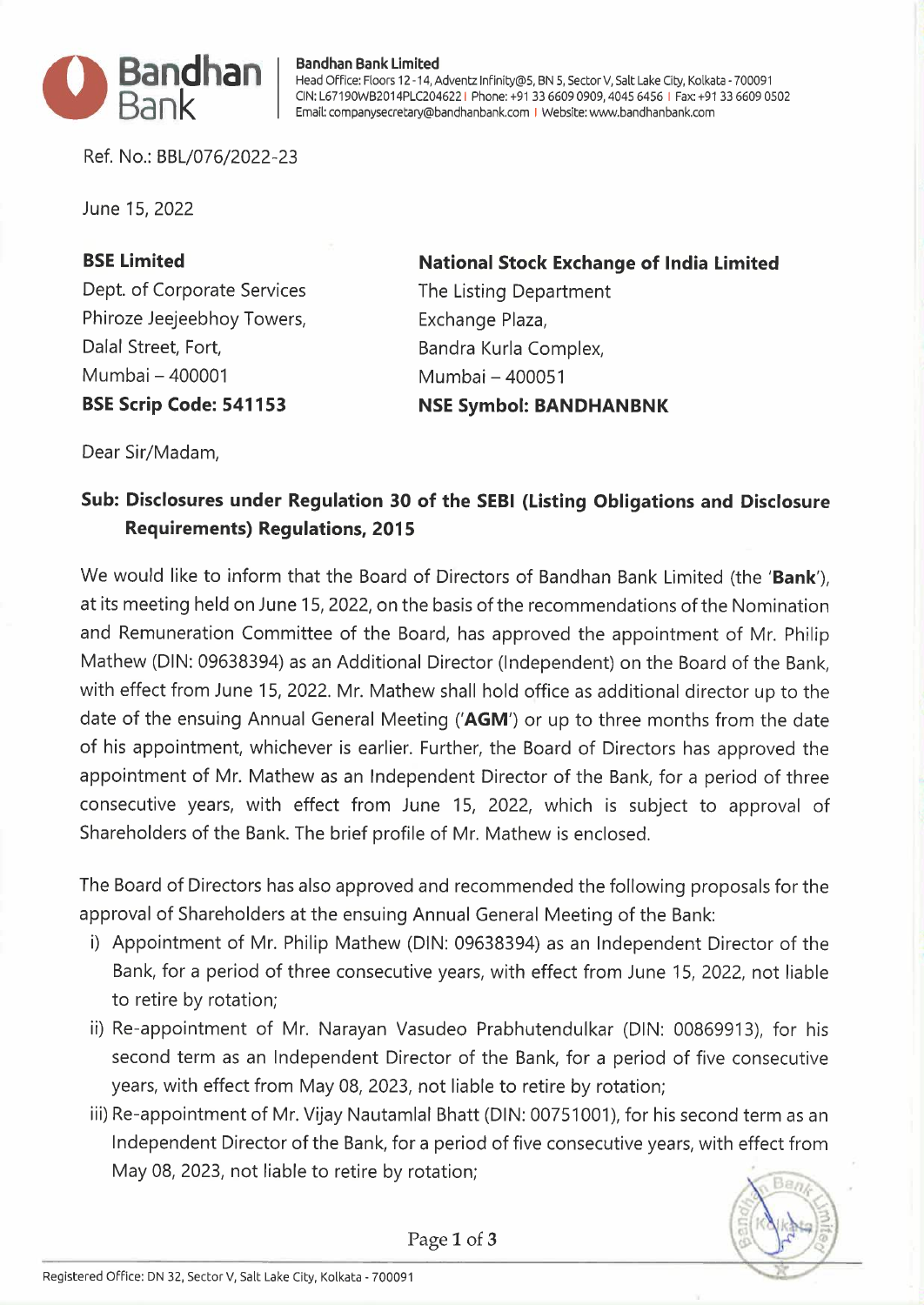

iv) Re-appointment of Dr. Helger Dirk Michaelis (DIN: 07205838), Nominee Director of Caladium Investment Pte. Ltd., being liable to retire by rotation at the ensuing 8th AGM of the Bank, and who, being eligible, has offered himself for re-appointment.

None of the aforesaid Directors is related to any of the other Directors of the Bank. Further, none of said Directors is debarred/disqualified from holding office of director by virtue of any Order of Securities and Exchange Board of India or any other such authority. The profiles of all the aforesaid Directors of the Bank is available on website of the Bank, at: https://bandhanbank.com/corporate-governance.

In addition to the above and in furtherance to our letter Ref. No.: BBL/019/2022-23 dated April 16, 2022, we hereby wish to inform that the Board of Directors of the Bank, at its aforesaid meeting, pursuant to the approval of RBI and the recommendations of the Audit Committee of the Board **('ACB'),** has approved and recommended to the Shareholders for approval at the ensuing 8th AGM, the appointment of M/s. Singhi & Co., Chartered Accountants (FRN: 302049E), as Joint Statutory Auditors of the Bank, for a period of three consecutive years, to hold office from the conclusion of the ensuing 8th AGM until the conclusion of the 11th AGM to be held in 2025, subject to the fulfilment of the eligibility norms each year as per the RBI Guidelines for appointment of statutory auditors and approval of RBI on an annual basis during this tenure, on such terms and conditions, as may be approved by the ACB or the Board of Directors.

You are requested to take note of the above.

This disclosure is being simultaneously uploaded on the website of the Bank at www.bandhanbank.com.

Thanking you.

Yours faithfully, for Bandhan Bank Limited

Ban Kolkata

**Indranil Baneriee Company Secretary & Compliance Officer**